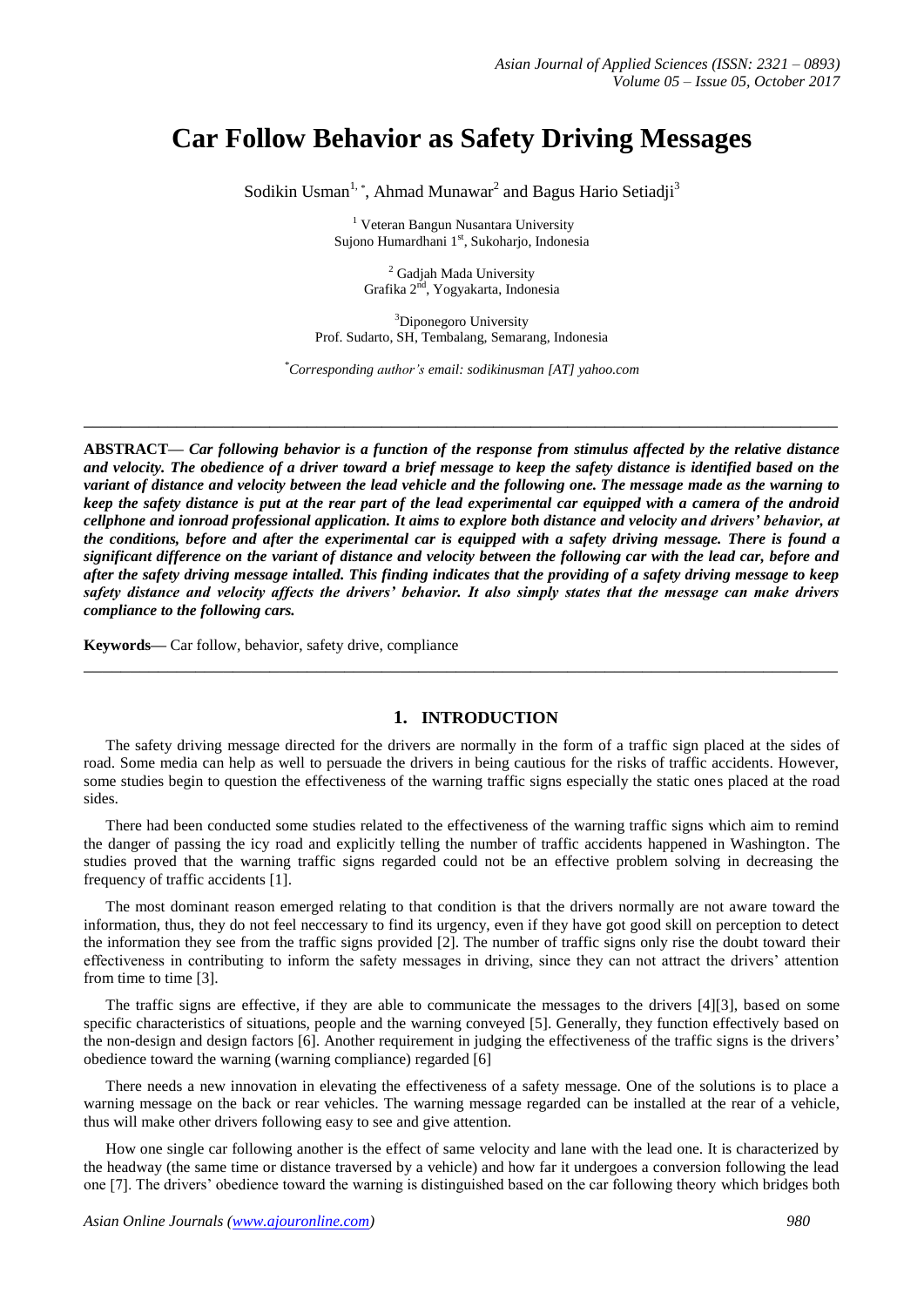microscopic and macroscopic theories on the traffic flow, the integrated contribution, and a sufficient reference theories formulated by some internal and external researchers of General Motor [8].

# **2. METHODE**

The research data are gained from the experiment toward responses of distance and velocity of the following vehicles, before and after the safety driving message is attached at the rear part of the lead experimental one. The sample taken randomly comes from the vehicles following the experimental one on the same lane and recorded by the camera set up at its rear. The system of camera setting is made invisible, thus, the drivers of the following vehicles will only show natural responses without any kind of pretense.

## **3. MATERIAL**

### *3.1 Safety Driving Message Design*

The traffic sign or safety driving message directed to all drivers used in this experiment design with a writing of "KEEP SAFETY DISTANCE" (JAGA JARAK AMAN) installed at the rear of the experimental car, with the dimension equals to (46 x 69) cm, font size equals to 5 cm and font type used is clearview as **Figure 1** shows.



**Figure 1:** The Design of Safety Mesage

The reason why this study conducted using the design shown at Figure 1 is based on the easiness in doing measurement regarding to distance and procedure to explore the responses of the drivers after reading the safety driving message. The design made has been tested based on some considerations, including comprehension, conspicuity, learnability and relevance of the design to the drivers' behavior. The result of testing shows credible result to be brought up to an experimental follow up [9].

### *3.2 Materials of Survey and Data Analysis*

The primary materials used in conducting a survey is a passenger car attached with a board of a safety driving message and camera at the rear. The camera is set invisible, thus will not contribute too much influence toward the drivers' unnatural behavior in being aware of the safety driving message.

Another supporting materials used are cellphone camera functioned as a video recorder completed with a holder. The android cellphone used is featured with some applications, including google map, ion road augmented driving professional and screen recording. The type of vehicles targetted in collecting the data belongs to the motor vehicles except motorcycles, as in compliance to the main function of the application used, ionroad pro. The data analysis is conducted based on the sorting of responses based on the distance and velocity recorder in per second unit which are counted using VSDC Video Editor application.

# **4. PROCEDURE**

### *4.1 Preparation*

- 1) Providing the experimental vehicle, which is a passenger car for conducting 2 kinds of survey. The passenger car used in this survey enables the attachment of a safety driving message written "Keep Safety Distance" as this research has designed at its rear to explore the distance and velocity responses of car following behavior before and after the message is installed.
- 2) Determining the routes for 2 kinds of survey.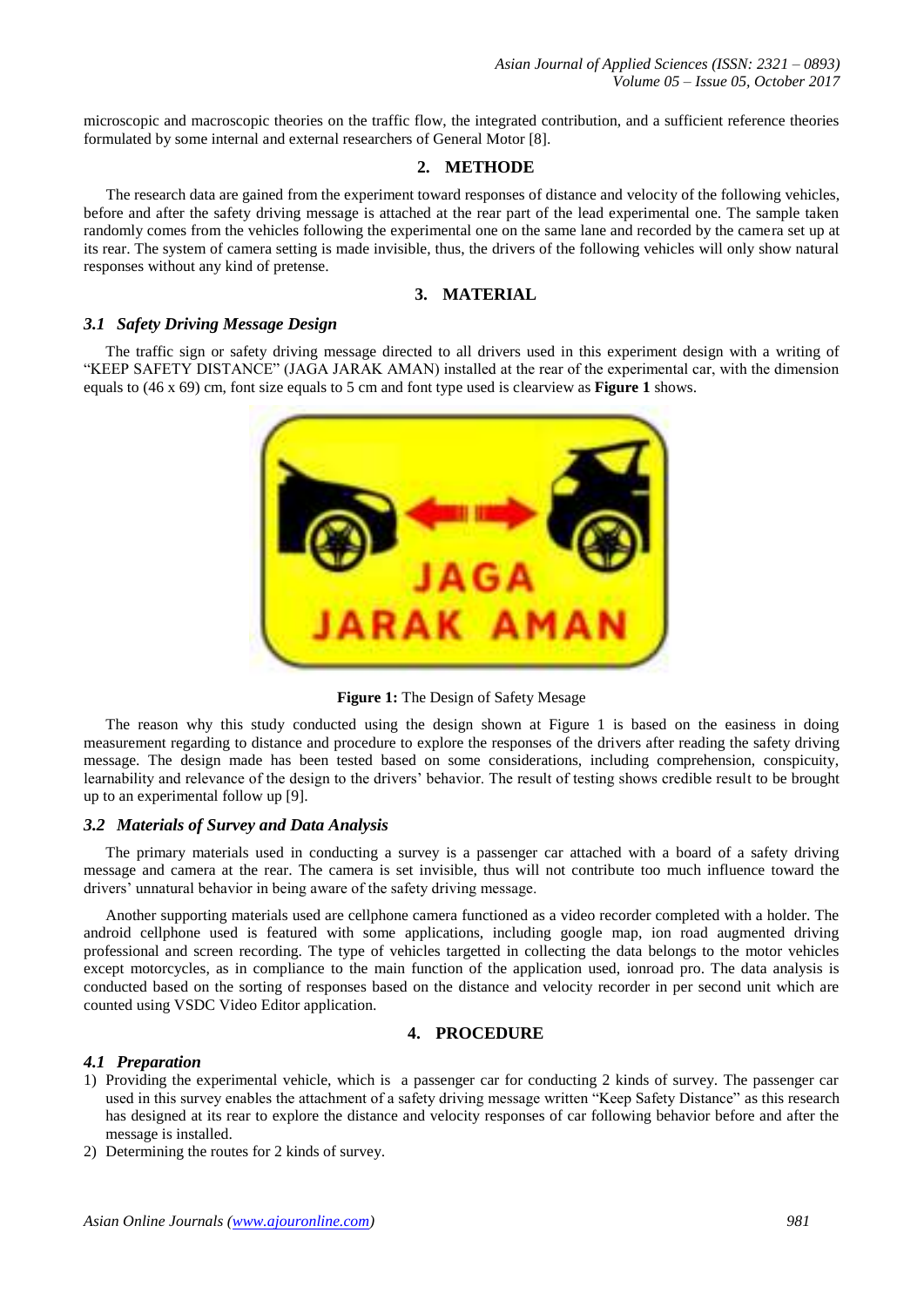- 3) Determining the schedule to conduct the experiment at the off peak condition, in the afternoon around 09.00 up to 12.00 for the first survey and 14.00 up to 16.00 for the second survey.
- 4) Ensuring that the traffic is at the normal condition, to avoid the jam at the routes determined.

### *4.2 Experiment*

- 1) Setting the camera at the rear of the experimental car to record the mobility of other vehicles following, except motorcycles, at the same lane.
- 2) Installing ionroad professional application set at the velocity unit of kph (kilometer per hour) and distance unit of meter.
- 3) driving the experimental car at the stable condition of 30 mph or 50 kph, except at deceleration caused by the delay or acceleration caused by overtaking another vehicle in front.

#### *4.3 Data Input*

- 1) The recording taken during the process of experiment is assisted by screen recording application.
- 2) The car following behavior of every vehicle is sorted in per second unit.
- 3) The display shown on ionroad application in per second unit indicates the velocity and distance between the experimental car and other vehicles following.

#### **5. RESULTS**

The formula proposed by General Motor can be used to measure both distance and velocity of the vehicles following the lead experimental car. The variant of both distance of velocity of two vehicles regarded then comes into the process of analysis in order to explore the responses of the drivers of the following vehicles.

The comparison of the variants of distance and velocity of the following vehicles is considered before and after the experimental one is attached with a safety driving message. This way, the car following behavior can be analyzed.

The result of analysis toward the distance between the experimental car and the other ones following, at the condition of before and after the attachment of a safety driving message, indicates the influence of the message toward the responses of other vehicles following.

Mean of variant of distance without safety driving message are 18.96 meters with 95% confidence interval for mean lower bound 17.32 meters and upper bound 20.60 meters. Mean of variant of distance for installed the safety driving message are 27.27 meters with 95% confidence interval for mean lower bound 25.66 meters and upper bound 28.87 meters and both data not normaly distributed. Mann-Witney test result that the two samples independent are different. The describe of result analysis is shown in **Figure 2**.



**Figure 2:** The Variant of Distance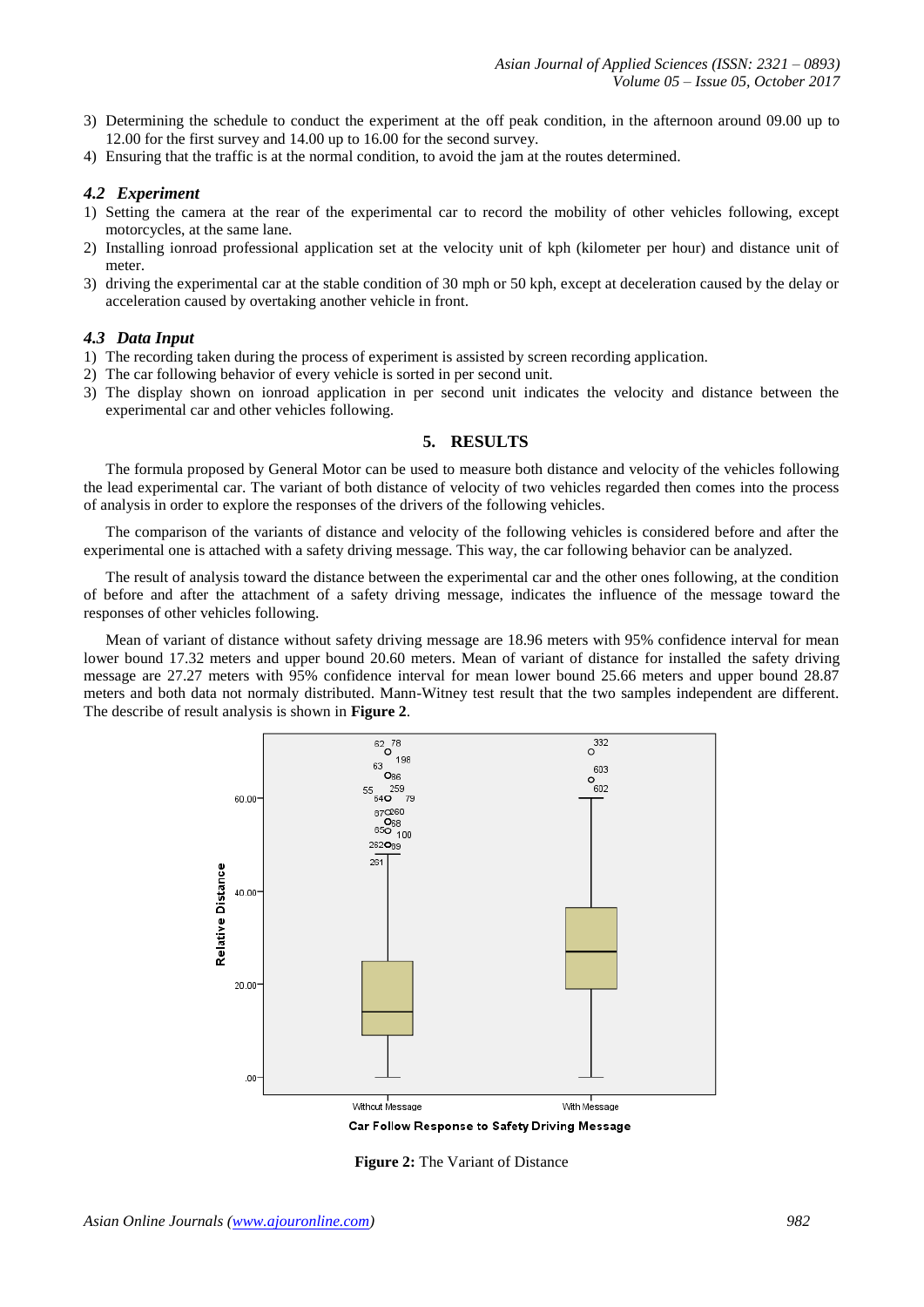Mean of variant of velocity without safety driving message are 2.53 meters/second with 95% confidence interval for mean lower bound 2.19 meters/second and upper bound 2.87 meters/second. Mean of variant of velocity for installed the safety driving message are 3.31 meter/second with 95% confidence interval for mean lower bound 2.91 meters/second and upper bound 3.71 meters/second and both data not normaly distributed. Mann-Witney test result that the two samples independent are different. The describe of result analysis is shown in **Figure 3**.



**Figure 3:** The Variant of Velocity

#### **6. DISCUSSION**

The model of car following developed by General Motor research team simply represents the function of response coming from the sensitiviy and stimulus. The responses regarded means as either deceleration or acceleration of the following vehicles, while the stimulus means as relative velocity of the lead car compared to the following vehicles. There are 3 components in formulating the sensitivity, including: the constant  $\alpha$  (dimensionaless), velocity of the following vehicles and distance headway.

The velocity and distance relativity of the lead car and the following vehicles indicate the car following behavior. Something which means as an eye-catching object can emerge 2 kinds of probability, either attracting the attention or just giving usual sense for common people. This analogy is straight to the attachment of the safety driving message of the lead car which can influence the behavior of other following vehicles.

This research proves briefly that there is different of distance and velocity between the lead experimental car and the following vehicles, at the condition before and after the safety driving message written *"keep safety distance"* is intalled at the rear of the lead experimental car. This result indicates that the install of the safety driving message regarded can influence the drivers' behavior to show their obedience in following the message.

# **7. ACKNOWLEDGEMENT**

Our thanks to surveyor team Adhinarendra, Umam and Danang. Also thanks to material team Supriyanto, and Ichwan

#### **8. REFERENCES**

- [1] Carson Jodi and Mannering Fred, 2001, The effect of ice warning signs on ice-accident frequencies and severities, Accident Analysis and Prevention 33 (2001), pp 99 – 109
- [2] Al-Madani, H. and Al-Janahi, A. R. (2002b), "Role of drivers' personal characteristics in understanding traffic sign symbols", Accident Analysis and Prevention (34): pp 185-196